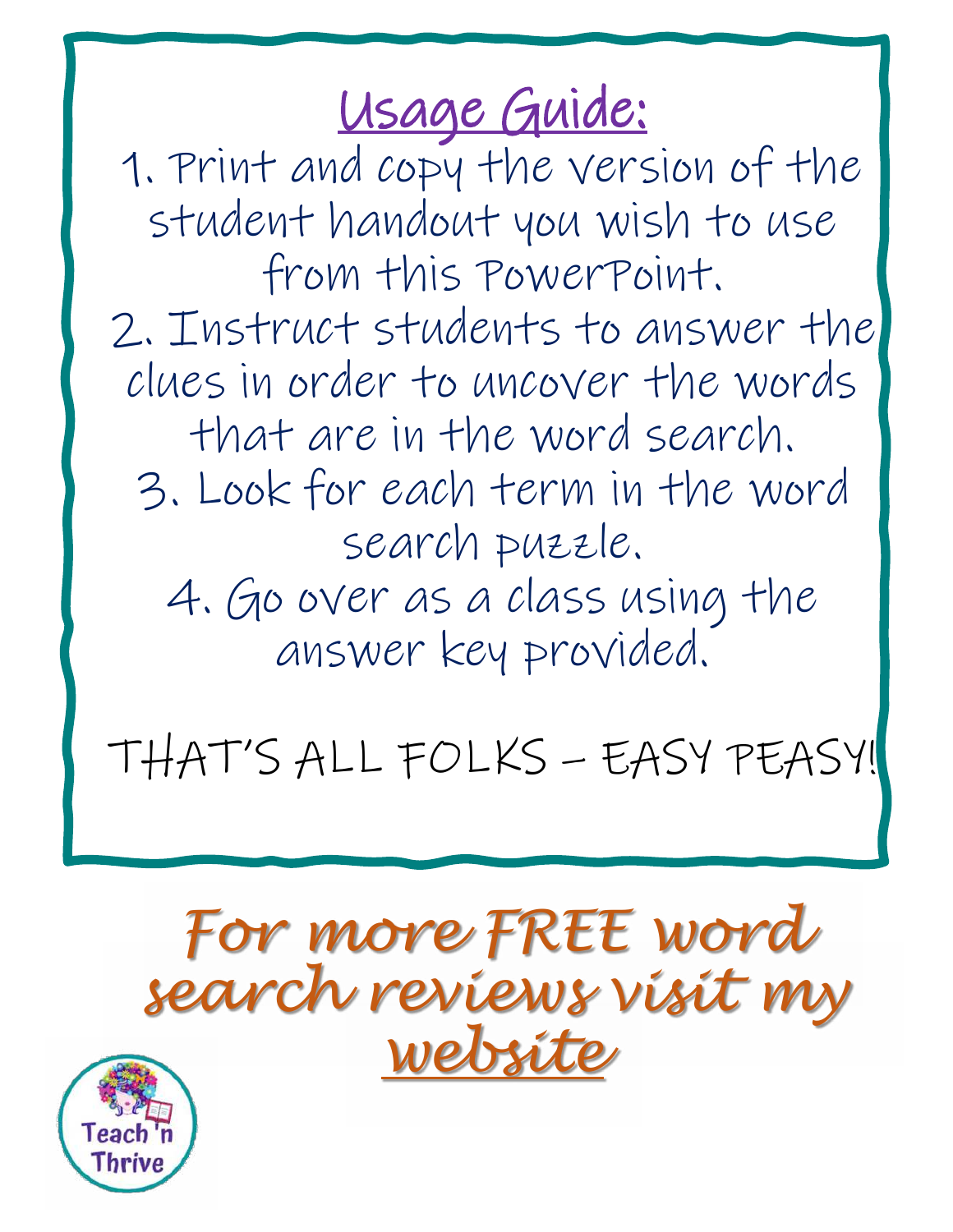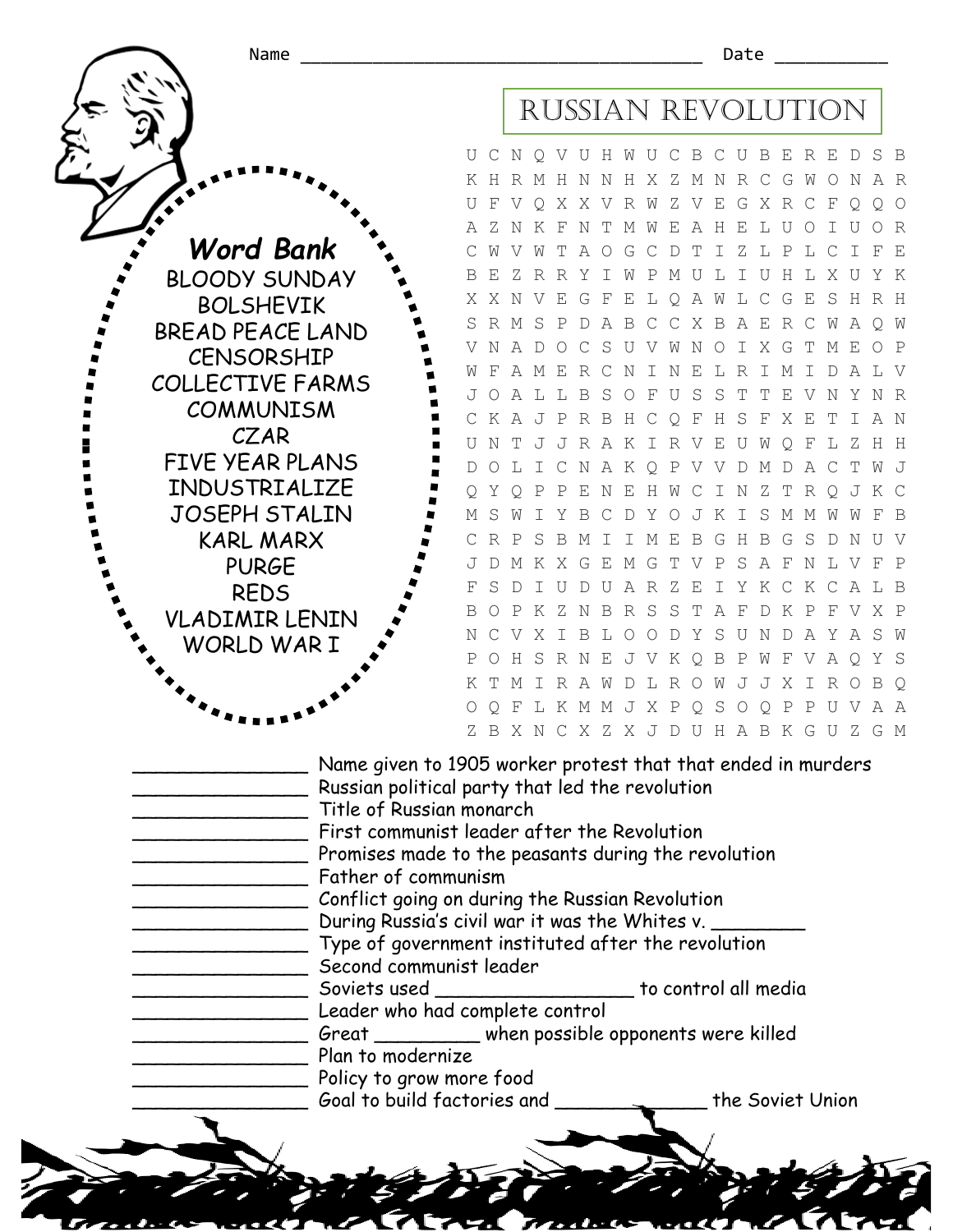

#### Russian Revolution

U C N Q V U H W U C B C U B E R E D S B K H R M H N N H X Z M N R C G W O N A R U F V Q X X V R W Z V E G X R C F Q Q O A Z N K F N T M W E A H E L U O I U O R C W V W T A O G C D T I Z L P L C I F E B E Z R R Y I W P M U L I U H L X U Y K X X N V E G F E L Q A W L C G E S H R H S R M S P D A B C C X B A E R C W A Q W V N A D O C S U V W N O I X G T M E O P W F A M E R C N I N E L R I M I D A L V J O A L L B S O F U S S T T E V N Y N R C K A J P R B H C Q F H S F X E T I A N U N T J J R A K I R V E U W Q F L Z H H D O L I C N A K Q P V V D M D A C T W J Q Y Q P P E N E H W C I N Z T R Q J K C M S W I Y B C D Y O J K I S M M W W F B C R P S B M I I M E B G H B G S D N U V J D M K X G E M G T V P S A F N L V F P F S D I U D U A R Z E I Y K C K C A L B B O P K Z N B R S S T A F D K P F V X P N C V X I B L O O D Y S U N D A Y A S W P O H S R N E J V K Q B P W F V A Q Y S K T M I R A W D L R O W J J X I R O B Q O Q F L K M M J X P Q S O Q P P U V A A Z B X N C X Z X J D U H A B K G U Z G M

| Russian political party that led the revolution     |  | Name given to 1905 worker protest that that ended in murders |  |  |
|-----------------------------------------------------|--|--------------------------------------------------------------|--|--|
| Title of Russian monarch                            |  |                                                              |  |  |
| First communist leader after the Revolution         |  |                                                              |  |  |
| Promises made to the peasants during the revolution |  |                                                              |  |  |
| Father of communism                                 |  |                                                              |  |  |
| Conflict going on during the Russian Revolution     |  |                                                              |  |  |
| During Russia's civil war it was the Whites v.      |  |                                                              |  |  |
| Type of government instituted after the revolution  |  |                                                              |  |  |
| Second communist leader                             |  |                                                              |  |  |
| Soviets used                                        |  | to control all media                                         |  |  |
| Leader who had complete control                     |  |                                                              |  |  |
| Great ________ when possible opponents were killed  |  |                                                              |  |  |
| Plan to modernize                                   |  |                                                              |  |  |
| Policy to grow more food                            |  |                                                              |  |  |
| Goal to build factories and                         |  | the Soviet Union                                             |  |  |
|                                                     |  |                                                              |  |  |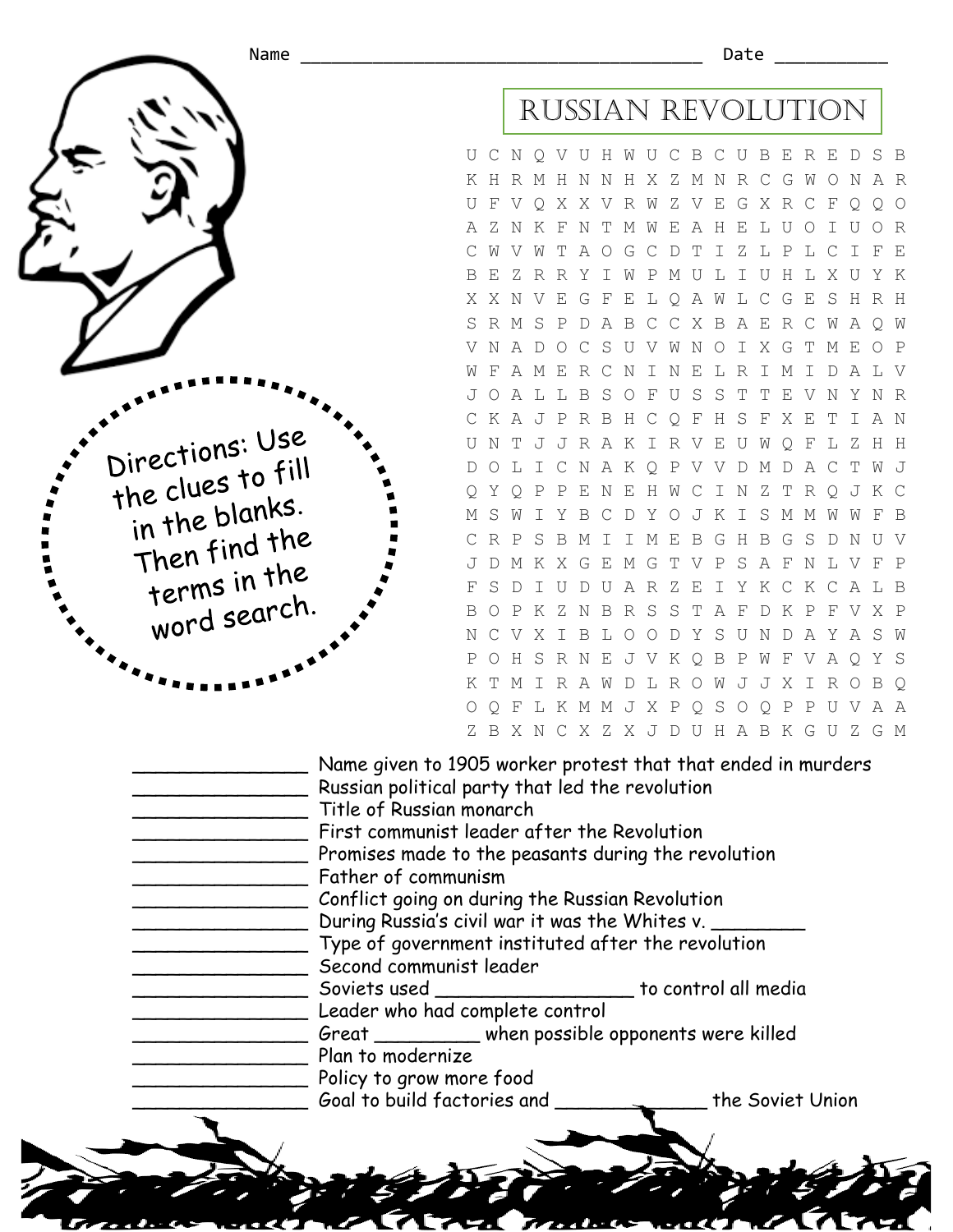| Name                             | Date                                                                                                                                                                        |  |  |  |  |
|----------------------------------|-----------------------------------------------------------------------------------------------------------------------------------------------------------------------------|--|--|--|--|
|                                  | <b>Answer Key</b>                                                                                                                                                           |  |  |  |  |
|                                  | UCNOVUHWUCBCUBERE<br>$\Gamma$                                                                                                                                               |  |  |  |  |
|                                  | K H R M H N N H X Z M N<br>CGWONAR<br>R                                                                                                                                     |  |  |  |  |
|                                  | V Q X X V R W Z V E<br>GXRCF<br>U<br>F<br>$\circ$<br>$O$ $O$                                                                                                                |  |  |  |  |
|                                  | T M W E A H<br>ELUOIUOR<br>K F<br>N<br>N                                                                                                                                    |  |  |  |  |
| <b>Word Bank</b>                 | G C D T<br>I Z L P<br>T<br>A O<br>L C<br>$\top$<br>F E<br>V<br>W                                                                                                            |  |  |  |  |
| <b>BLOODYSUNDAY</b>              | U H L X U<br>B<br>Z<br>R<br>P<br>M U<br>L<br>T.<br>Y K<br>E,<br>R<br>Y<br>T<br>W                                                                                            |  |  |  |  |
| <b>BOLSHEVIK</b>                 | E L Q A W L C<br>G E<br>- S<br>X X N<br>V<br>E<br>G F<br>H<br>R H                                                                                                           |  |  |  |  |
| BREAD PEACE LAND                 | S R M S<br>$\mathbb{P}$<br>D A B<br>$\mathcal{C}$<br>C<br>X B A E R C W<br>A O W                                                                                            |  |  |  |  |
| <b>CENSORSHIP</b>                | V N A D O<br>$\mathcal{C}$<br>S<br>$\mathbb N$<br>I X G<br>T<br>UVW<br>$\circ$<br>M<br>E<br>$O$ $P$<br>F<br>A M E<br>R C N I N<br>E<br>L<br>R<br>I M<br>I<br>D<br>W<br>AT.V |  |  |  |  |
| <b>COLLECTIVE FARMS</b>          | JOALLBSOFUSST<br>T E V<br>N<br>Y<br>N R                                                                                                                                     |  |  |  |  |
| <b>COMMUNISM</b>                 | CKAJPRBHCQFHSFXE<br>T<br>I A N                                                                                                                                              |  |  |  |  |
| CZAR                             | T<br>JJRAKIRVE<br>N<br>$\circ$<br>F<br>L<br>Z<br>$H$ H<br>U<br>U<br>W                                                                                                       |  |  |  |  |
| FIVE YEAR PLANS                  | CNAKQPVVDM<br>АСТ<br>L<br>$\perp$<br>D<br>W J<br>D<br>$\circ$                                                                                                               |  |  |  |  |
| INDUSTRIALIZE                    | Y<br>$\circ$<br>$\mathbb P$<br>$\mathbb P$<br>E<br>N E<br>H<br>I N<br>- Z<br>T<br>R<br>J K C<br>W<br>C<br>$\bigcirc$                                                        |  |  |  |  |
| <b>JOSEPH STALIN</b>             | М<br>S<br>W<br>$\mathbb{I}$<br>Y<br>B<br>C<br>D Y<br>J K I<br>S<br>$\circ$<br>MMW<br>W<br>F B                                                                               |  |  |  |  |
| <b>KARL MARX</b>                 | C R<br>$\mathbb P$<br>I M E B G H B<br>G<br>- S<br>-S<br>B<br>МI<br>- D<br>N<br>TJ V                                                                                        |  |  |  |  |
| <b>PURGE</b>                     | M K X G E M G T V P S A F<br>N L V F P<br>JD                                                                                                                                |  |  |  |  |
| <b>REDS</b>                      | U D U A R Z E I Y K C K C A L B<br>F<br>S<br>D<br>T.                                                                                                                        |  |  |  |  |
| <b>VLADIMIR LENIN</b>            | K<br>-7.<br>B<br>R<br>S<br>S<br>Т<br>A<br>F<br>$\mathcal{D}$<br>K P<br>- F<br>V<br>X P<br><sub>B</sub><br>P<br>N<br>$\bigcirc$                                              |  |  |  |  |
| WORLD WAR I                      | B<br>Y<br>S<br>Y<br>V<br>X<br>I<br>. т.<br>$\bigcirc$<br>∩<br>Ð<br>U<br>N<br>D<br>A<br>AS W                                                                                 |  |  |  |  |
|                                  | SRNEJVKQB<br>H<br>P W F V A O Y S<br>P<br>$\circ$                                                                                                                           |  |  |  |  |
|                                  | M I R A W D L R O W J J X I R O B O<br>T<br>K                                                                                                                               |  |  |  |  |
|                                  | L K M M J X P Q S O Q P P U V A A<br>$\circ$<br>F<br>O                                                                                                                      |  |  |  |  |
|                                  | Z B X N C X Z X J D U H A B K G U Z G M                                                                                                                                     |  |  |  |  |
| <b>Bloody Sunday</b>             | Name given to 1905 worker protest that that ended in murders                                                                                                                |  |  |  |  |
| <b>Bolshevik</b>                 | Russian political party that led the revolution                                                                                                                             |  |  |  |  |
| Title of Russian monarch<br>Czar |                                                                                                                                                                             |  |  |  |  |

| <b>Vladimir Lenin</b> | First communist leader after the Revolution |
|-----------------------|---------------------------------------------|

| <b>Bread Peace Land</b> | Promises made to the peasants during the revolution |  |
|-------------------------|-----------------------------------------------------|--|
| Vaul Maure              | Eathan of agministration                            |  |

Karl Marx\_\_\_\_\_\_\_ Father of communism Conflict going on during the Russian Revolution

Reds\_\_\_\_\_\_\_\_\_\_\_ During Russia's civil war it was the Whites v. \_\_\_\_\_\_\_\_ Communist\_\_\_\_\_\_\_\_\_\_ Type of government instituted after the revolution<br>Joseph Stalin \_\_\_\_\_ Second communist leader Second communist leader

Censorship\_\_\_\_\_\_\_ Soviets used \_\_\_\_\_\_\_\_\_\_\_\_\_\_\_\_\_ to control all media Leader who had complete control

Purge<br>Five Year Plans Plan to modernize<br>Five Year Plans Plan to modernize

Five Year Plans Plan to modernize<br>Collective Farms Policy to grow mor

Policy to grow more food

Industrialize Goal to build factories and The Soviet Union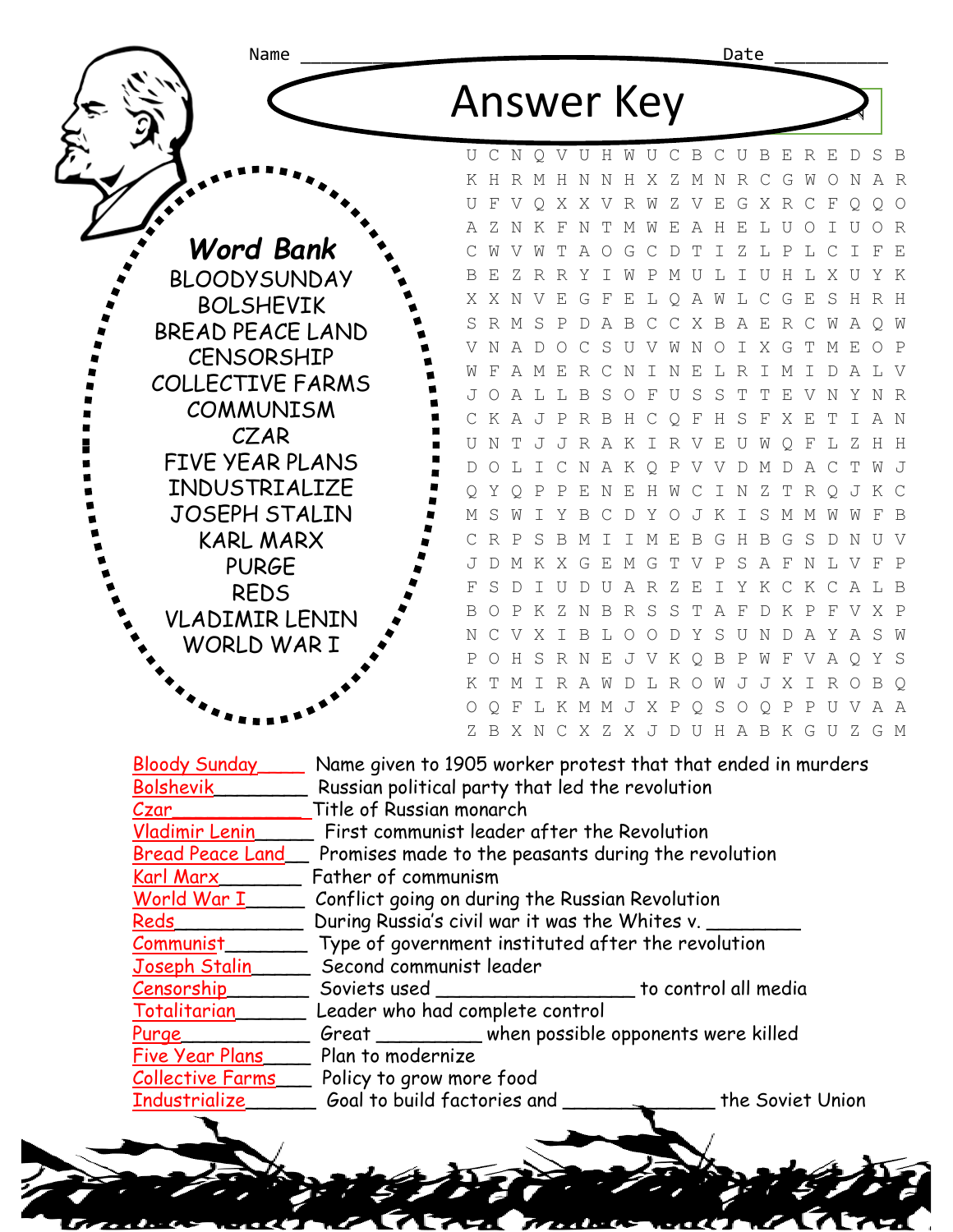

U  $\overline{C}$ N  $\circ$ V U  $H$ W U  $\mathcal{C}$  $\overline{B}$  $\mathcal{C}^{\bullet}$  $U$ B E  $R$ E D S B K  $H$  $\mathbb R$ M  $H$ N N  $H$ X  $\overline{z}$ M N R  $\Gamma$ G W  $\circ$ N  $A$ R U F V X  $\circ$ X  $\overline{z}$ V R W V E G X R  $\mathbf C$ F  $\circ$  $\circ$ O  $\boldsymbol{A}$  $\mathbf{Z}$ N K  $F$ N T M W E A H E L U  $\circ$ I U Ο R  $\subset$ W V W T  $\overline{A}$  $\circ$ G С D T I  $\overline{z}$ T, P Ι.  $\subset$ T F F. B E  $\overline{z}$ R R Y I W P M U L I U  $H$ L X U Υ K X X N V E G F E L  $\circ$  $\overline{A}$ W L  $\mathsf{C}$ G E S  $H$ R H S  $R$ M  $S$  $P$ D A B С C X B  $\overline{A}$ E R C W A  $\bigcirc$ W N V  $\overline{A}$ D O C  $S_{\nu}$ U V M N  $\circ$ I Χ G Т M E P  $\bigcirc$ W F  $\overline{A}$ M Е R С N Ι N E L R Т M A D V J О  $\overline{A}$ L L B S  $\circ$ F U S S T Τ F. V N Y N R C K  $\boldsymbol{A}$ P J  $\mathbb R$ B  $H$ F H S C O F X E Υ Τ N U N T J J R A K T  $\mathbb R$  $\mathbf{V}$ E  $\overline{1}$ W Ο F L Ζ H Н .D  $\circ$ L I С N A K O P V V D M D А C Τ W J Y O Q P P E N E H W Z I N т  $\mathbb R$  $\bigcirc$ J K C M S W I Y B  $\subset$ D Y O J K Ι S M M W W F B C R P S B M I Ι E M B G  $H$ B G S  $\Box$ N U V J D M K Χ G E M G T V  $\mathbf{P}$ S  $\overline{A}$ F N L V F Ρ S F D I A U  $\mathbb{D}$  $\mathbf{U}$  $R$  $\mathbf{Z}$ E I Y K C K С  $\mathcal{A}$ Ţ, B B  $\circ$ P K  $Z$ N  $R$ S S B  $T$  $\overline{A}$ F K  $\overline{P}$ D F V X P N C V X Ι B L  $\circ$  $\circ$ D Y  $\mathbf S$ U N D A  $X_i$  $\boldsymbol{A}$ S W  $\circ$ P  $H$ S R N E JV K  $\mathbf{P}$ W O B F V  $\mathbb{A}$  $\circ$ Υ S Κ T M I  $\mathbb{R}$  $\overline{A}$ W  $\mathbb{D}$ L  $\mathbb{R}$  $\circ$ W. J J Χ Ι  $R$  $\circ$ B  $\circ$  $\circ$  $\circ$ F L K M M J Χ P S  $\circ$  $\mathbf{P}$ O O P U V  $\mathbb{A}$  $\mathbb{A}$  $Z$ B X N C Χ Z X J D U  $H$  $A$ B K  $\mathbf{Z}$ G  $\cup$ G M

n to 1905 worker protest that that ended in murders litical party that led the revolution